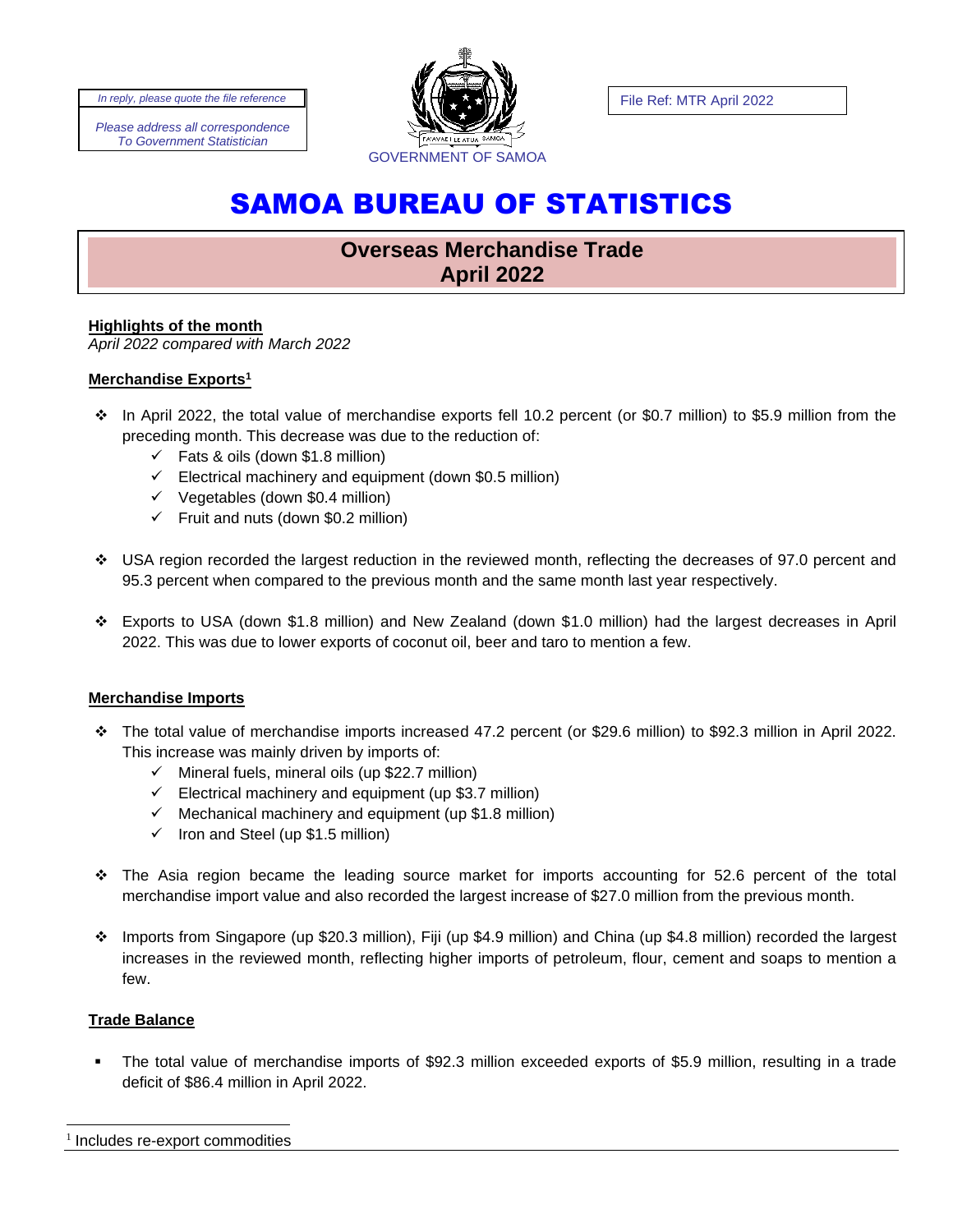

Source: Samoa Bureau of Statistics

The attached tables provide users with more detailed information

#### **Technical Notes**

The main source of imports and exports data comes from the administrative document; a completed customs form (Single Administrative data-SAD) which is required to be filled in by importers and exporters or customs agents when clearing merchandise inward and outward through the Ministry for Customs and Revenue (Custom Department).

The May 2022 Merchandise trade report is expected to be available on July 18<sup>th</sup>, 2022.

\_\_\_\_\_\_\_\_\_\_\_\_\_\_\_\_\_\_\_\_\_\_\_\_\_\_\_\_\_\_\_\_\_\_\_\_\_\_\_\_\_ Fiu Faaolatane Ponifasio Vasa **ACTING GOVERNMENT STATISTICIAN/CEO**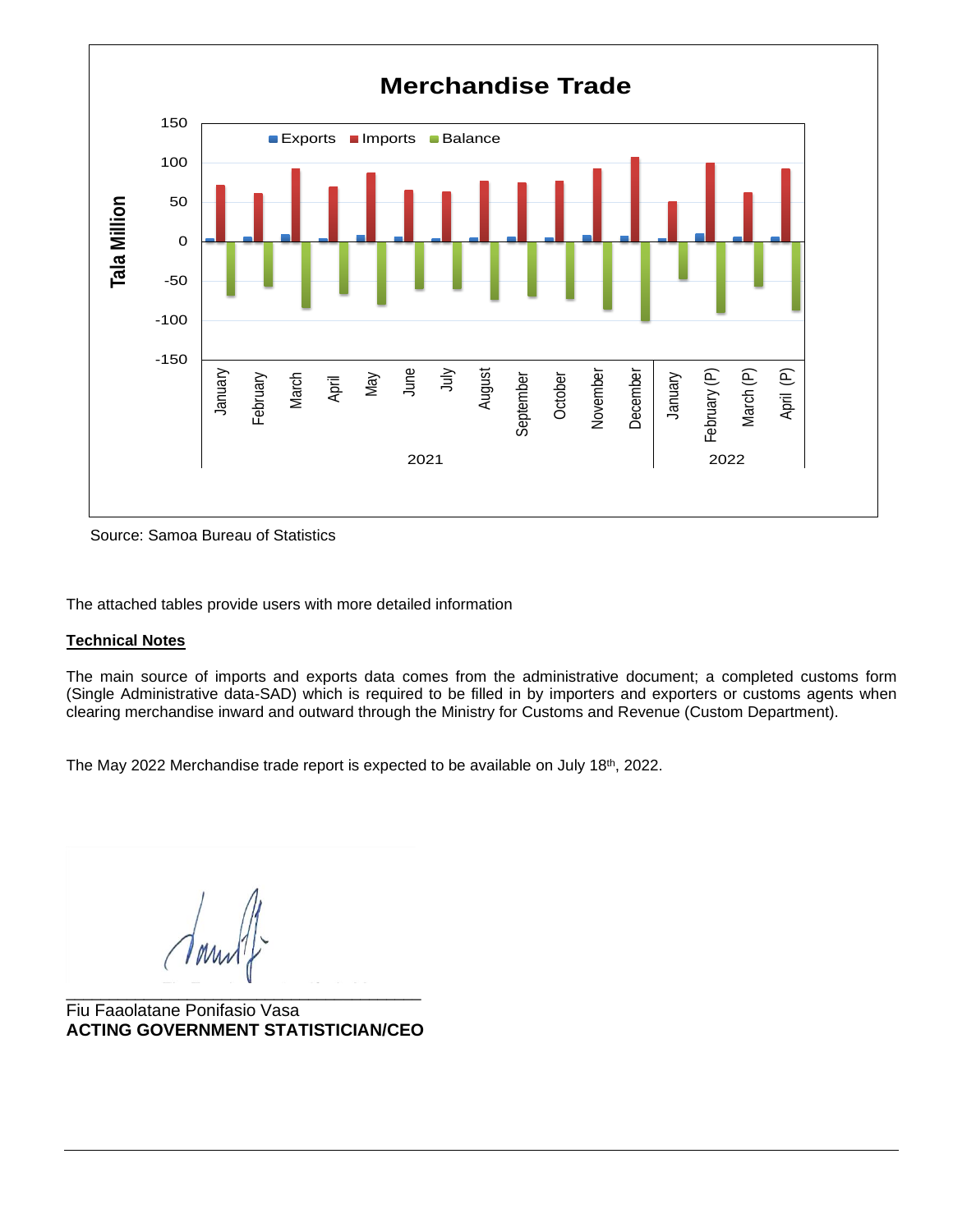#### **Overseas Merchandise Trade Table 1:**

**Values (000 tala) (1)(2)**

|      | , anavo (vov tala) |                |                |                |  |  |  |  |
|------|--------------------|----------------|----------------|----------------|--|--|--|--|
|      | <b>Period</b>      | <b>Exports</b> | <b>Imports</b> | <b>Balance</b> |  |  |  |  |
|      |                    | Annual         |                |                |  |  |  |  |
|      | 2018               | 119,204        | 939,443        | $-820,239$     |  |  |  |  |
|      | 2019               | 130,098        | 1,031,313      | $-901,215$     |  |  |  |  |
|      | 2020               | 99,341         | 828,649        | $-729,308$     |  |  |  |  |
|      | 2021 (P)           | 73,774         | 941,270        | $-547,363$     |  |  |  |  |
|      |                    | <b>Month</b>   |                |                |  |  |  |  |
| 2020 | January            | 9,900          | 54,741         | $-44,841$      |  |  |  |  |
|      | February           | 7,300          | 74,938         | $-67,637$      |  |  |  |  |
|      | March              | 7,278          | 76,745         | $-69,467$      |  |  |  |  |
|      | April              | 11,088         | 62,770         | $-51,682$      |  |  |  |  |
|      | May                | 7,924          | 53,370         | $-45,445$      |  |  |  |  |
|      | June               | 7,882          | 59,226         | $-51,344$      |  |  |  |  |
|      | July               | 11,465         | 68,981         | $-57,516$      |  |  |  |  |
|      | August             | 7,528          | 73,980         | $-66,452$      |  |  |  |  |
|      | September          | 7,009          | 65,175         | $-58,166$      |  |  |  |  |
|      | October            | 8,582          | 90,442         | $-81,860$      |  |  |  |  |
|      | November           | 5,856          | 63,476         | $-57,619$      |  |  |  |  |
|      | December           | 7,528          | 84,807         | $-77,279$      |  |  |  |  |
| 2021 | January            | 4,183          | 71,522         | $-67,339$      |  |  |  |  |
|      | February           | 5,886          | 61,813         | $-55,927$      |  |  |  |  |
|      | March              | 9,223          | 92,205         | $-82,982$      |  |  |  |  |
|      | April              | 4,175          | 70,139         | $-65,964$      |  |  |  |  |
|      | May                | 8,298          | 87,257         | $-78,959$      |  |  |  |  |
|      | June               | 5,977          | 65,134         | $-59,157$      |  |  |  |  |
|      | July               | 4,342          | 63,205         | -58,863        |  |  |  |  |
|      | August             | 5,091          | 77,466         | $-72,375$      |  |  |  |  |
|      | September          | 6,387          | 75,527         | $-69,140$      |  |  |  |  |
|      | October            | 5,006          | 76,653         | $-71,647$      |  |  |  |  |
|      | November           | 7,910          | 93,070         | $-85,160$      |  |  |  |  |
|      | December           | 7,296          | 107,280        | -99,984        |  |  |  |  |
| 2022 | January            | 4,517          | 51,330         | $-46,813$      |  |  |  |  |
|      | February (P)       | 10,802         | 100,008        | $-89,206$      |  |  |  |  |
|      | March (P)          | 6,632          | 62,718         | $-56,086$      |  |  |  |  |
|      | April (P)          | 5,957          | 92,336         | $-86,379$      |  |  |  |  |

1 Exports are valued fob (free on board – the value of goods at Samoa ports before export, in Samoan tala) and include re-exports, while imports are valued cif (cost, including insurance and freight to Samoa, in Samoan tala). All values are in Samoan tala.

2 Figures are calculated on rounded data

#### **Symbols**

P Provisional figures

Source: Samoa Bureau of Statistics

Data source: Ministry of Customs and Revenue and establishment surveys

Notes: (\*) HS - Samoa Customs Tariff (HS2017 applies to November 2019 and later data. HS2012 is used for earlier data).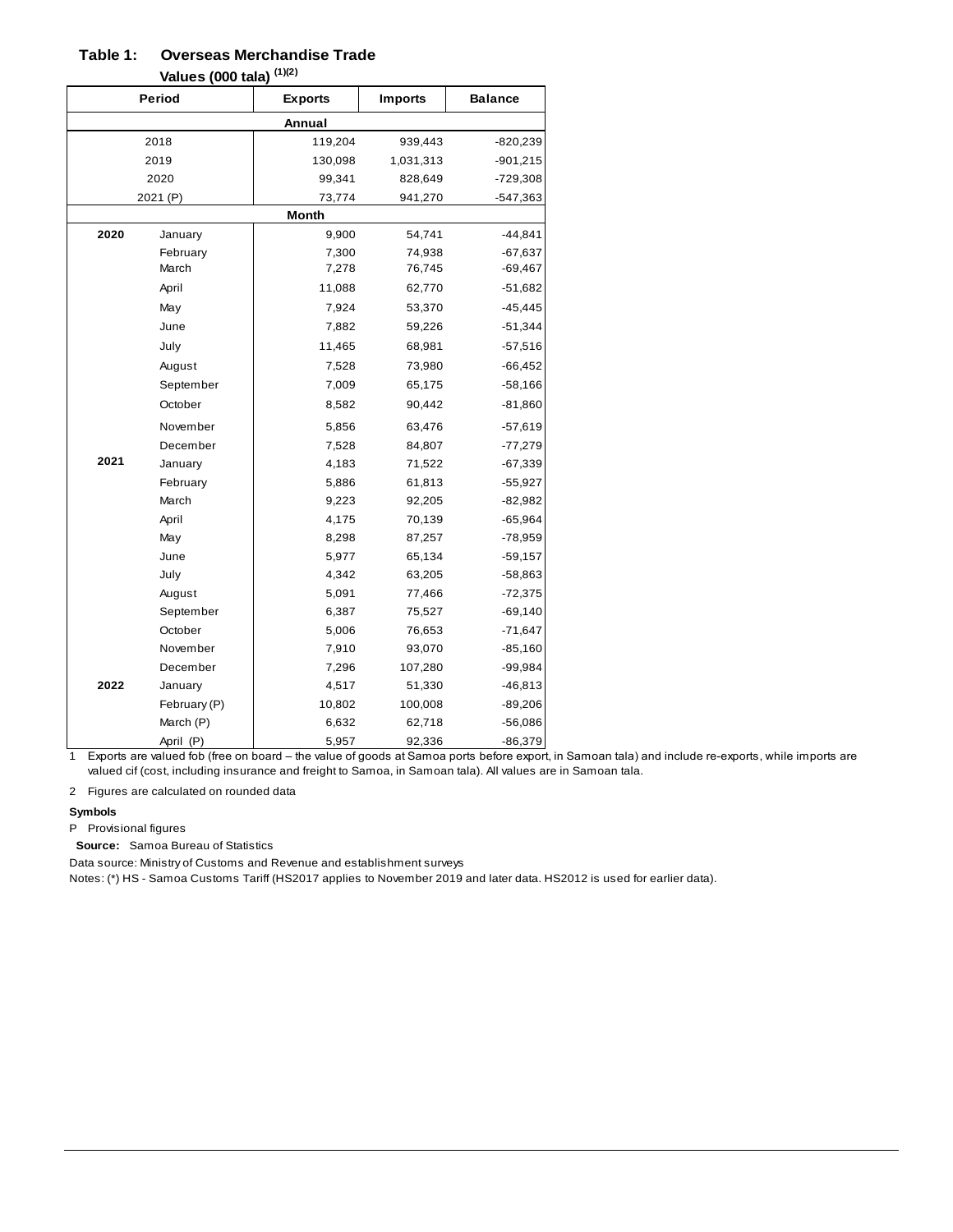#### **Table 2: Exports by main Commodities**

**Values (000 tala) (1)(2)**

|                | values (UUU tala)                                                                                                                                     |         |        |         | Month                     |                |              |                |                |                |                |         |                 |                |                   | % Change          |
|----------------|-------------------------------------------------------------------------------------------------------------------------------------------------------|---------|--------|---------|---------------------------|----------------|--------------|----------------|----------------|----------------|----------------|---------|-----------------|----------------|-------------------|-------------------|
|                |                                                                                                                                                       |         | Annual |         | 2019                      | 2020           |              | 2021           |                |                |                |         | 2022            |                |                   |                   |
| <b>HS Code</b> | Commodity                                                                                                                                             | 2019    | 2020   | 2021(P) | Apr                       | Apr            | Jan          | Feb            | Mar            | Apr            | Jan            | Feb (P) | Mar (P) Apr (P) |                | Apr 22<br>/Mar 22 | Apr 22<br>/Apr 21 |
| 3              | Fish, crustaceans and molluscs                                                                                                                        | 46,415  | 32,774 | 12,527  | 249                       | 3,591          | 1,840        | 117            | 3.967          | 207            | 1.057          | 358     | 422             | 2.007          | 375.6             | 870.2             |
| 27             | Mineral fuels, mineral oils and products                                                                                                              | 32.165  | 14,148 | 8,012   | 2,218                     | 947            | 612          | 677            | 859            | 574            | 924            | 664     | 1,171           | 1,463          | 24.9              | 154.9             |
| 24             | Tobacco                                                                                                                                               | 1,337   | 2,399  | 3,058   | 26                        | 49             | 198          | 213            | 289            | 228            | 348            | 413     | 352             | 334            | $-5.1$            | 46.5              |
| 22             | Beverages, spirits and vinegar                                                                                                                        | 5,238   | 5,080  | 5,716   | 263                       | $\overline{7}$ | 399          | 582            | 426            | 238            | 284            | 433     | 394             | 279            | $-29.2$           | 17.0              |
| 21             | Miscellaneous edible preparations                                                                                                                     | 481     | 774    | 876     | 201                       | 95             | $\mathbf 0$  | 42             | 43             | 14             | 12             | 46      | 31              | 275            | 787.1             | 1894.6            |
| 20             | Preparations of vegetables, fruit and nuts                                                                                                            | 12,237  | 2,677  | 2,966   | 1,619                     | 137            | $\sim$       | 174            | 346            | 251            | 248            | 75      | 70              | 273            | 290.0             | 8.6               |
| 85             | Electrical machinery and equipment                                                                                                                    | 4,879   | 8,628  | 7,558   | 675                       | 2,742          | 199          | 460            | 302            | 307            | 353            | 1,097   | 736             | 249            | $-66.2$           | $-19.0$           |
| 72-73          | Iron and steel and articles                                                                                                                           | 845     | 864    | 1,494   | 41                        | 101            | ×.           | 60             | 231            | $\overline{1}$ | 98             | 58      | 170             | 223            | 31.2              | 17918.7           |
| $\overline{7}$ | Vegetables                                                                                                                                            | 7,915   | 8,841  | 7,614   | 645                       | 454            | 349          | 1,108          | 696            | 1,053          | 365            | 407     | 541             | 158            | $-70.8$           | $-85.0$           |
| 44             | Wood and articles of wood                                                                                                                             | 371     | 846    | 778     | 38                        | 101            | $\mathbf 0$  | 74             | 164            | 12             | $\overline{1}$ | 75      | 20              | 92             | 360.0             | 669.0             |
| 4              | Dairy                                                                                                                                                 | 308     | 1,043  | 454     | 36                        | 106            | 0            | 75             | 101            | 29             | 31             | 106     | 8               | 70             | 775.0             | 143.9             |
| 2              | Meat and edible offal                                                                                                                                 | 583     | 280    | 341     | 34                        | 36             | $\mathbf{1}$ | 131            | 6              | 48             | 54             | 116     | $\overline{2}$  | 52             | 2500.0            | 8.5               |
| 39             | Plastics and articles                                                                                                                                 | 1.005   | 1.180  | 337     | 31                        | 10             | $\mathbf{1}$ | 32             | 52             | $\mathbf 0$    | 3              | 14      | 107             | 39             | $-63.6$           | 24890.4           |
| 19             | Cereal preparations                                                                                                                                   | 741     | 409    | 646     | 35                        | 26             | 15           | 111            | 40             | 62             | 53             | 103     | 40              | 34             | $-15.0$           | $-45.4$           |
| 18             | Cocoa                                                                                                                                                 | 587     | 764    | 1,288   | 125                       | 16             | 216          | 19             | 52             | 41             | 72             | 41      | 40              | 23             | $-42.5$           | $-44.2$           |
| 16             | Meat and fish preparation                                                                                                                             | 376     | 427    | 154     | 37                        | 61             | $\mathsf 0$  | 39             | 3              | $\mathbf{1}$   | $\mathbf{1}$   | 94      | 10              | 17             | 70.0              | 1578.8            |
| 34             | Soaps and polishes                                                                                                                                    | 1.020   | 2,073  | 113     | 9                         | 1,929          | $\mathbf 0$  | 22             | 22             | 5              | $\overline{4}$ | 60      | 18              | 10             | $-44.4$           | 114.1             |
| 10             | Cereals                                                                                                                                               | 105     | 170    | 21      | 12                        | 21             | $\mathsf 0$  | $\mathbf 0$    | $\mathbf 0$    |                | $\mathbf 0$    | 6       | $\overline{7}$  | 10             | 42.9              | 0.0               |
| 12             | Oil seeds                                                                                                                                             | 950     | 812    | 859     | 73                        | 85             | 29           | 54             | 163            | 29             | $\mathbf 0$    | 29      | 160             | 9              | $-94.4$           | $-68.5$           |
| 84             | Mechanical machinery and equipment                                                                                                                    | 808     | 402    | 220     | 20                        | 9              | 6            | $\overline{2}$ | $\mathbf{1}$   | $\overline{1}$ | 3              | 20      | $\overline{7}$  | 9              | 28.6              | 673.8             |
| 23             | Food wastes                                                                                                                                           | 166     | 325    | 333     | 10                        | $\overline{2}$ | $\mathsf 0$  | 145            | $\mathbf 0$    | $\overline{4}$ | 0              | 4       |                 | 9              | 0.0               | 135.3             |
| 17             | Sugar                                                                                                                                                 | 61      | 27     | 41      | 11                        |                | $\mathbf 0$  | $\mathbf 0$    | 3              |                | $\mathbf 0$    | 23      | 5               | $\overline{7}$ | 40.0              | 0.0               |
| 25             | Mineral substances                                                                                                                                    | 325     | 467    | 204     | 66                        | 23             | $\mathbf 0$  | 12             | 3              | ä,             | 14             | 176     | 34              | 6              | $-82.4$           | 0.0               |
| 33             | Essential oils and cosmetic preparations                                                                                                              | 84      | 217    | 205     | 3                         | $\overline{4}$ | $\mathbf 0$  | 45             | 13             | 28             | 3              | 35      | 17              | 3              | $-82.4$           | $-89.5$           |
| 38             | Chemical products n.e.s.                                                                                                                              | 730     | 134    | 6'      | 157                       | 1              | 8            | 14             | $\mathbf 0$    | $\mathbf 0$    | $\Omega$       | 6       | 3               | 3              | 0.0               | 5900.0            |
| 87             | Vehicles, parts and accessories                                                                                                                       | 623     | 571    | 253     | 59                        | 12             | 21           | 6              | 30             | ä,             | $\mathbf 0$    | 62      |                 | 3              | 0.0               | 0.0               |
| 15             | Fats and oils                                                                                                                                         | 4,830   | 7,197  | 11,377  | 472                       | 173            | $\mathbf 0$  | 1,136          | 820            | 803            | 162            | 5,564   | 1,819           | $\overline{2}$ | $-99.9$           | $-99.8$           |
| 8              | Fruit and nuts                                                                                                                                        | 2,024   | 2,385  | 3,118   | 251                       | 111            | 226          | 406            | 281            | 91             | 343            | 259     | 238             | $\overline{2}$ | $-99.2$           | $-97.8$           |
| 62             | Apparel and clothing accessories                                                                                                                      | 454     | 26     | 357     | 23                        |                |              | 6              | 5              | 37             | $\overline{4}$ | 13      | 44              | $\overline{2}$ | $-95.5$           | $-94.6$           |
| 94             | Furniture, furnishings and light fittings                                                                                                             | 554     | 970    | 540     | 48                        | 59             | 17           | 1              | 52             | 94             | 48             | 34      | 15              | $\overline{1}$ | $-93.3$           | $-98.9$           |
| 96             | Miscellaneous manufactured products                                                                                                                   | 68      | 348    | 133     | 6                         | 22             | $\mathbf 0$  | $\mathbf 0$    | $\overline{4}$ | $\mathbf 0$    | $\mathbf 0$    | 62      | $\overline{4}$  | ٠              | $-100.0$          | $-100.0$          |
| 64             | Footwear                                                                                                                                              | 216     | 315    | 205     | $\Omega$                  |                | $\mathsf 0$  | $\mathbf 0$    | 104            | ÷.             | 0              | 6       |                 |                | 0.0               | 0.0               |
| $\cdots$       | Others                                                                                                                                                | 1,598   | 1,768  | 1,915   | 167                       | 158            | 46           | 125            | 144            | 15             | 30             | 344     | 147             | 293            | 99.3              | 1837.1            |
| 01-98          | Total<br>Funeth are injured feb (free on board - the injure of goods of Components before simply and include to simply a All injures are in Componish | 130,098 | 99,341 |         | 73,774 7,659 11,088 4,183 |                |              | 5,886          | 9,223          | 4,175          | 4,517          | 10.802  | 6.632           | 5,957          | $-10.2$           | 42.7              |

1 Exports are valued fob (free on board – the value of goods at Samoa ports before export) and include re-exports. All values are in Samoan tala.

2 Figures are calculated on rounded data

**Symbols**

P Provisional figures

0 Insignifigant/nil value

… no code available

**Source** Samoa Bureau of Statistics

Data source: Ministry of Customs and Revenue and establishment surveys

Notes: (\*)HS - Samoa Customs Tariff (HS2017 applies to November 2019 and later data. HS2012 is used for earlier data.)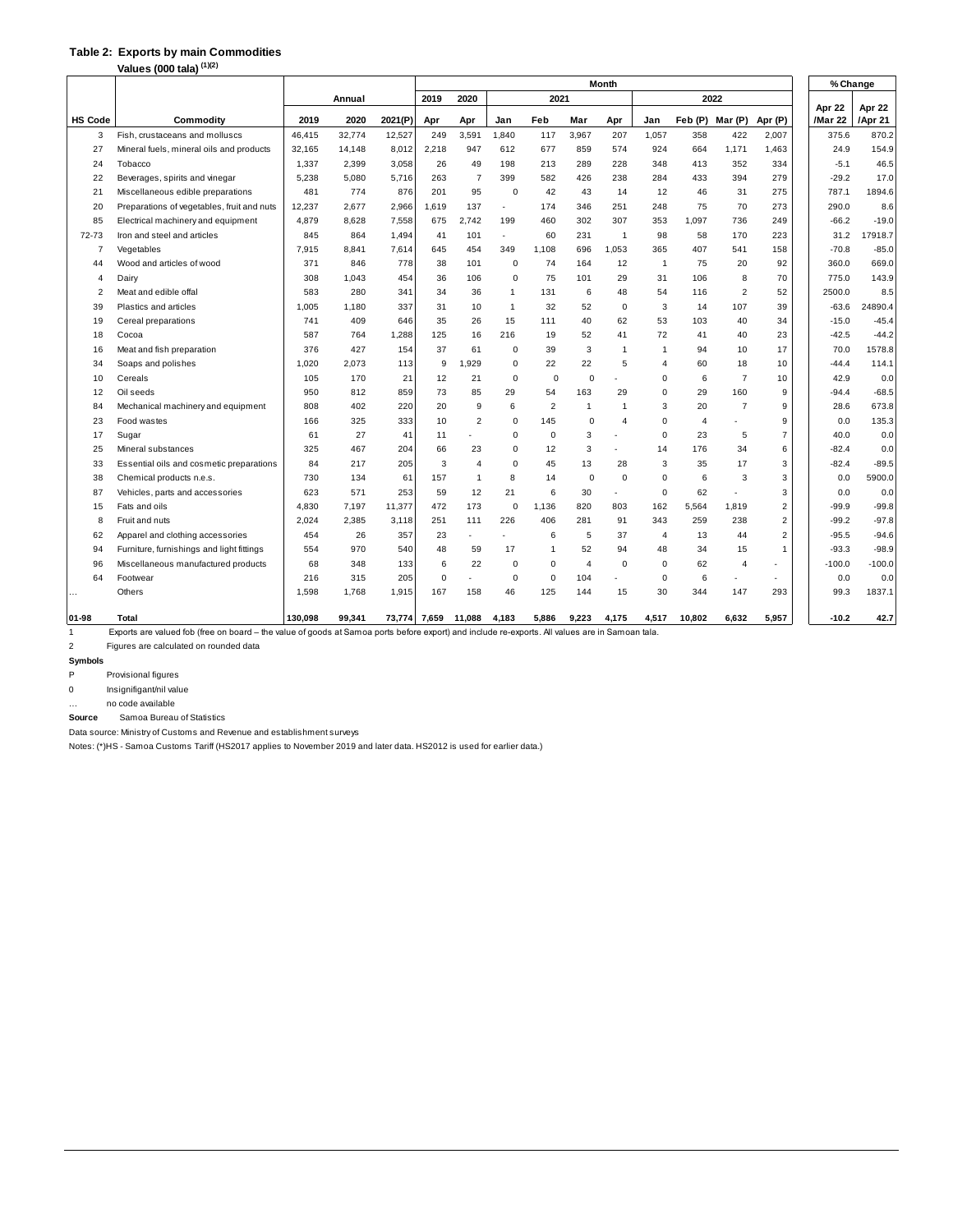#### **Table 3: Exports (value) by major items, SITC (3)**

#### **Values (000 tala)(1)(2)**

|                                                                                                                                                                      |         |        |          | Month       |                     |             |          |       |          |          |          |                |          |                 | % Change          |
|----------------------------------------------------------------------------------------------------------------------------------------------------------------------|---------|--------|----------|-------------|---------------------|-------------|----------|-------|----------|----------|----------|----------------|----------|-----------------|-------------------|
|                                                                                                                                                                      |         | Annual |          | 2019        | 2020                | 2021        |          |       |          |          | 2022     |                |          |                 |                   |
| <b>SITC Section</b>                                                                                                                                                  | 2019    | 2020   | 2021 (P) | Apr         | Apr                 | Jan         | Feb      | Mar   | Apr      | Jan      | Feb (P)  | Mar (P)        | Apr (P)  | Apr22<br>/Mar22 | Apr 22<br>/Apr 21 |
| Food & Live Animal                                                                                                                                                   | 73,254  | 51,302 | 30,893   | 3,316       | 4,667               | 2,681       | 2,426    | 5,649 | 1,833    | 2,237    | 1,665    | 1,517          | 2,999    | 97.7            | 63.6              |
| Beverages & Tobacco                                                                                                                                                  | 6,563   | 7,732  | 8,774    | 289         | 56                  | 597         | 795      | 715   | 466      | 632      | 846      | 747            | 613      | $-17.9$         | 31.5              |
| Crude Materials, Inedible, Except Fuels                                                                                                                              | 881     | 1,542  | 1,646    | 121         | 132                 |             | 62       | 221   | 12       | 96       | 121      | 256            | 54       | $-78.9$         | 350.0             |
| Mineral fuels, Lubricants & Related Materials                                                                                                                        | 32,159  | 14,145 |          | 8,023 2,218 | 947                 | 612         | 677      | 859   | 574      | 924      | 664      | 1.171          | 1.462    | 24.9            | 154.7             |
| Animal & Vegetable Oils, Fats & Waxes                                                                                                                                | 2,110   | 7,170  | 124      |             | 919.                | $\mathbf 0$ | 0        | 0     | $\Omega$ | 0        | 12       | $\overline{2}$ | $\Omega$ | $-100.0$        | 0.0               |
| Chemicals & Related Products                                                                                                                                         | 4,021   | 1,790  | 11,855   | 504         | 200                 | 8           | ,225     | 919   | 834      | 187      | 5,743    | 1,857          | 101      | $-94.6$         | $-87.9$           |
| Manufactured Goods Classified Chiefly by Material                                                                                                                    | 2,625   | 2,376  | 2,009    | 327         | 301                 | 42          | 170      | 304   | 8        | 23       | 420      | 158            | 424      | 168.4           | 5200.0            |
| Machinery & Transport Equipment                                                                                                                                      | 6,066   | 10,339 | 8,586    | 754         | 2.763               | 225         | 469      | 332   | 309      | 357      | 1.179    | 744            | 261      | $-64.9$         | $-15.5$           |
| Miscellaneous Manufactured Goods & Articles                                                                                                                          | 2,369   | 2,930  | 1,861    | 121         | 102                 | 17          | 61       | 224   | 139      | 61       | 151      | 180            | 43       | $-76.1$         | $-69.1$           |
| Commodities & Transactions Not Classified Elsewhere In The SITC                                                                                                      | 49      | 13     | 2        |             |                     |             | $\Omega$ | 0     | $\Omega$ | $\Omega$ | $\Omega$ | $\Omega$       |          | 0.0             | 0.0               |
| <b>Total</b>                                                                                                                                                         | 130.098 | 99,340 |          |             | 73,774 7,659 11,088 | 4,183       | 5,886    | 9,223 | 4,175    | 4,517    | 10,802   | 6,632          | 5,957    | $-10.2$         | 42.7              |
| Exports are valued fob (free on board – the value of goods at Samoa ports before export) and include re-exports. All values are in Samoan tala.                      |         |        |          |             |                     |             |          |       |          |          |          |                |          |                 |                   |
| Figures are calculated on rounded data<br>2                                                                                                                          |         |        |          |             |                     |             |          |       |          |          |          |                |          |                 |                   |
| SITC: Standard International Trade Classification<br>3                                                                                                               |         |        |          |             |                     |             |          |       |          |          |          |                |          |                 |                   |
| <b>Symbols</b>                                                                                                                                                       |         |        |          |             |                     |             |          |       |          |          |          |                |          |                 |                   |
| P<br>Provisional figures                                                                                                                                             |         |        |          |             |                     |             |          |       |          |          |          |                |          |                 |                   |
| $\Omega$<br>Insignifigant/nil value                                                                                                                                  |         |        |          |             |                     |             |          |       |          |          |          |                |          |                 |                   |
| Samoa Bureau of Statistics<br><b>Source</b><br>$\mathbf{r}$ , $\mathbf{r}$ , $\mathbf{r}$ , $\mathbf{r}$ , $\mathbf{r}$ , $\mathbf{r}$ , $\mathbf{r}$ , $\mathbf{r}$ |         |        |          |             |                     |             |          |       |          |          |          |                |          |                 |                   |

#### **Symbols**

- P Provisional figures
- 

Data source: Ministry of Customs and Revenue and establishment surveys

Notes: (\*) HS - Samoa Customs Tariff (HS2017 applies to November 2019 and later data. HS2012 is used for earlier data.)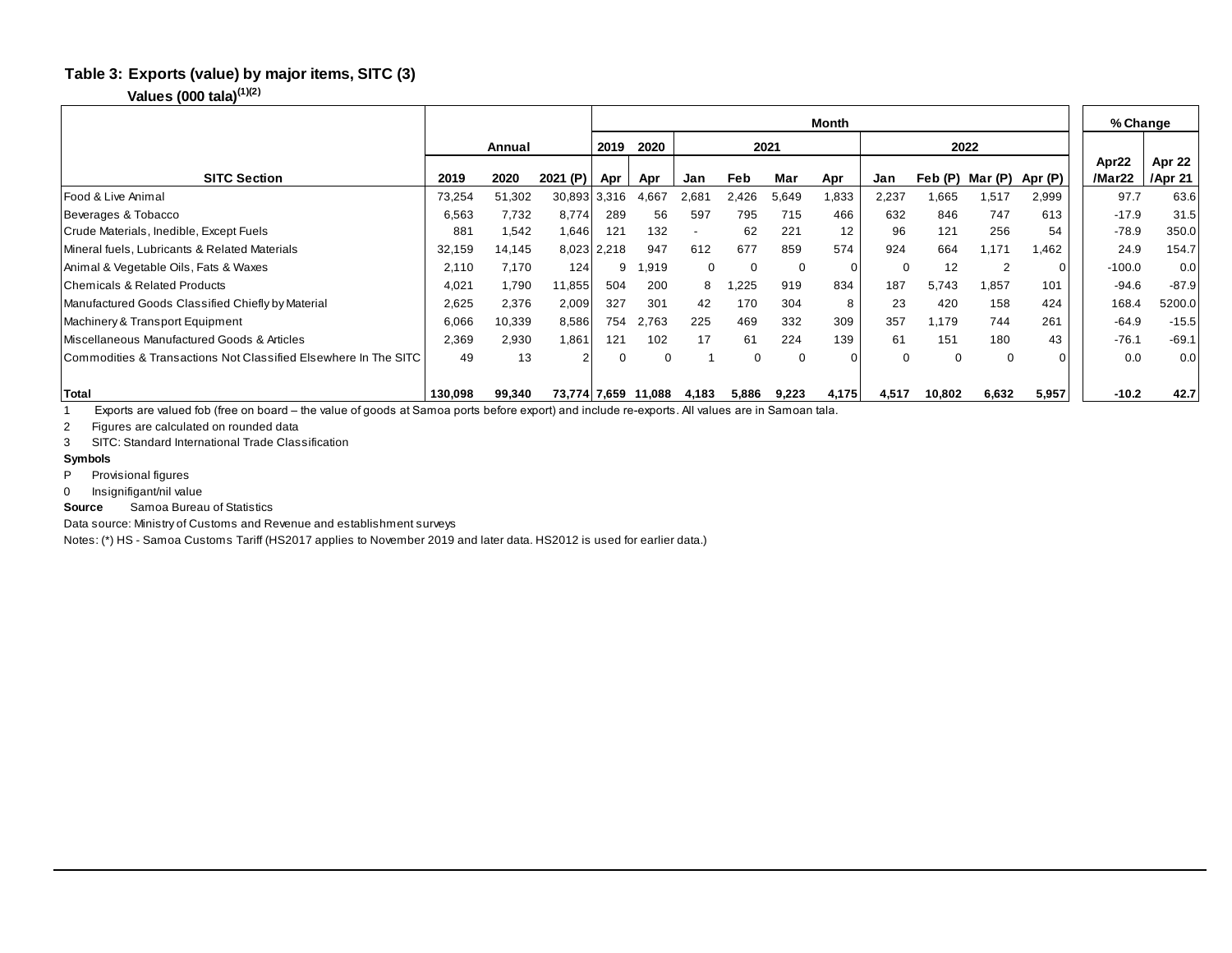## **Table 4: Exports by Region, by main Countries of Destination**

**Values (in '000 Tala)(1)(2)**

|                       |         | Annual      |          |                      |             |             | % Change |             |             |       |                |             |              |                  |                   |
|-----------------------|---------|-------------|----------|----------------------|-------------|-------------|----------|-------------|-------------|-------|----------------|-------------|--------------|------------------|-------------------|
|                       |         |             |          | 2019                 | 2020        |             | 2021     |             |             |       | 2022           |             |              |                  |                   |
| <b>Region/Country</b> | 2019    | 2020        | 2021 (P) | Apr                  | Apr         | Jan         | Feb      | Mar         | Apr         | Jan   | Feb (P)        | Mar (P)     | Apr (P)      | Apr22<br>/Mar 22 | Apr 22<br>/Apr 21 |
|                       |         |             |          |                      |             | Region      |          |             |             |       |                |             |              |                  |                   |
| Africa                | 10      | $\mathbf 0$ |          | 0                    | $\mathbf 0$ | $\mathbf 0$ | 0        | 0           | $\mathbf 0$ | 0     | $\mathbf 0$    | $\mathbf 0$ | $\mathbf{0}$ | 0.0              | 0.0               |
| America               | 16.829  | 11,016      | 13,732   | 1,761                | 1,970       | 158         | 1,291    | 1,091       | 1,206       | 89    | 5,600          | 1,916       | 57           | $-97.0$          | $-95.3$           |
| Asia                  | 22.115  | 11,314      | 7.660    | 1.087                | 2.451       | 497         | 489      | 1,372       | 113         | 802   | 391            | 787         | 1,294        | 64.4             | 1045.1            |
| Europe                | 1,055   | 1,911       | 339      | 101                  | 147         | $\mathbf 0$ | 0        | 0           | 105         | 269   | $\mathbf 0$    | 0           | $\Omega$     | 0.0              | $-100.0$          |
| Oceania               | 90,087  | 75,098      | 51,979   | 4,709                | 6,520       | 3,528       | 4,106    | 6,695       | 2,751       | 3,357 | 4,811          | 3,929       | 4,606        | 17.2             | 67.4              |
| Other                 | 0       |             | 0        | $\Omega$             | $\mathbf 0$ | $\mathbf 0$ | 0        | 0           | $\mathbf 0$ | 0     | 0              | 0           | $\mathbf{0}$ | 0.0              | 0.0               |
|                       |         |             |          | <b>Top Countries</b> |             |             |          |             |             |       |                |             |              |                  |                   |
| New Zealand           | 20.762  | 17,447      | 17152    | 2,065                | 715         | 424         | 1791     | 1338        | 1154        | 876   | 1,304          | 1.711       | 728          | $-57.5$          | $-36.9$           |
| Australia             | 10,663  | 8,253       | 6405     | 1,002                | 2,626       | 624         | 745      | 383         | 291         | 462   | 534            | 325         | 169          | $-48.0$          | $-41.9$           |
| American Samoa        | 40,423  | 33,011      | 15577    | 226                  | 2,091       | 1629        | 423      | 3341        | 399         | 1,311 | 969            | 692         | 2,356        | 240.5            | 490.5             |
| Fiji                  | 3,323   | 780         | 1289.3   | 188                  | 10          | 83          | 337      | 83          | 0.2         | 0     | 65             | $\mathbf 0$ | 15           | 0.0              | 7400.0            |
| Tokelau               | 11.301  | 9,234       | 5520     | 1.144                | 954         | 154         | 529      | 581         | 185         | 319   | 1,529          | 799         | 926          | 15.9             | 400.5             |
| China                 | 1.767   | 1,075       | 367      | 306                  | 111         | $\mathbf 0$ | 40       | $\mathbf 0$ | 22          | 54    | $\mathbf 0$    | 0           | $\Omega$     | 0.0              | $-100.0$          |
| Taiwan                | 8.152   | 5,576       | 4048     | 238                  | 635         | 417         | 375      | 578         | 404         | 639   | 188            | 379         | 495          | 30.6             | 22.5              |
| Japan                 | 5,640   | 5,258       | 2665     | $\Omega$             | 1,660       | 211         | 0        | 1115        | 0           | 0     | $\mathbf 0$    | $\mathbf 0$ | 421          | 0.0              | 0.0               |
| Singapore             | 2.064   | 300         | 857      | 98                   | 26          | 51          | 10       | 12          | 25          | 56    | $\overline{7}$ | 183         | 8            | $-95.6$          | $-68.0$           |
| <b>USA</b>            | 15.127  | 10,868      | 13524    | .491                 | 1,970       | 158         | 1151     | 1091        | 1206        | 89    | 5,565          | 1.837       | 57           | $-96.9$          | $-95.3$           |
| Other countries       | 10,875  | 7,539       | 6369     | 901                  | 290         | 432         | 485      | 701         | 1029        | 711   | 640            | 706         | 782          | 10.8             | $-24.0$           |
| <b>Total</b>          | 130.097 | 99,340      | 73773    | 7.659                | 11.088      | 4.183       | 5.886    | 9,223       | 4,715       | 4,517 | 10,802         | 6.632       | 5,957        | $-10.2$          | 26.3              |

1 Exports are valued fob (free on board – the value of goods at Samoa ports before export) and include re-exports. All values are in Samoan tala.

2 Figures are calculated

**Symbols**<br>P Prov Provisional figures

0 Insignifigant/nil value

Source Samoa Bureau of Statistics

Data source: Ministry of Customs and Revenue and establishment surveys

Notes:(\*) HS - Samoa Customs Tariff (HS2017 applies to November 2019 and later data. HS2012 is used for earlier data.)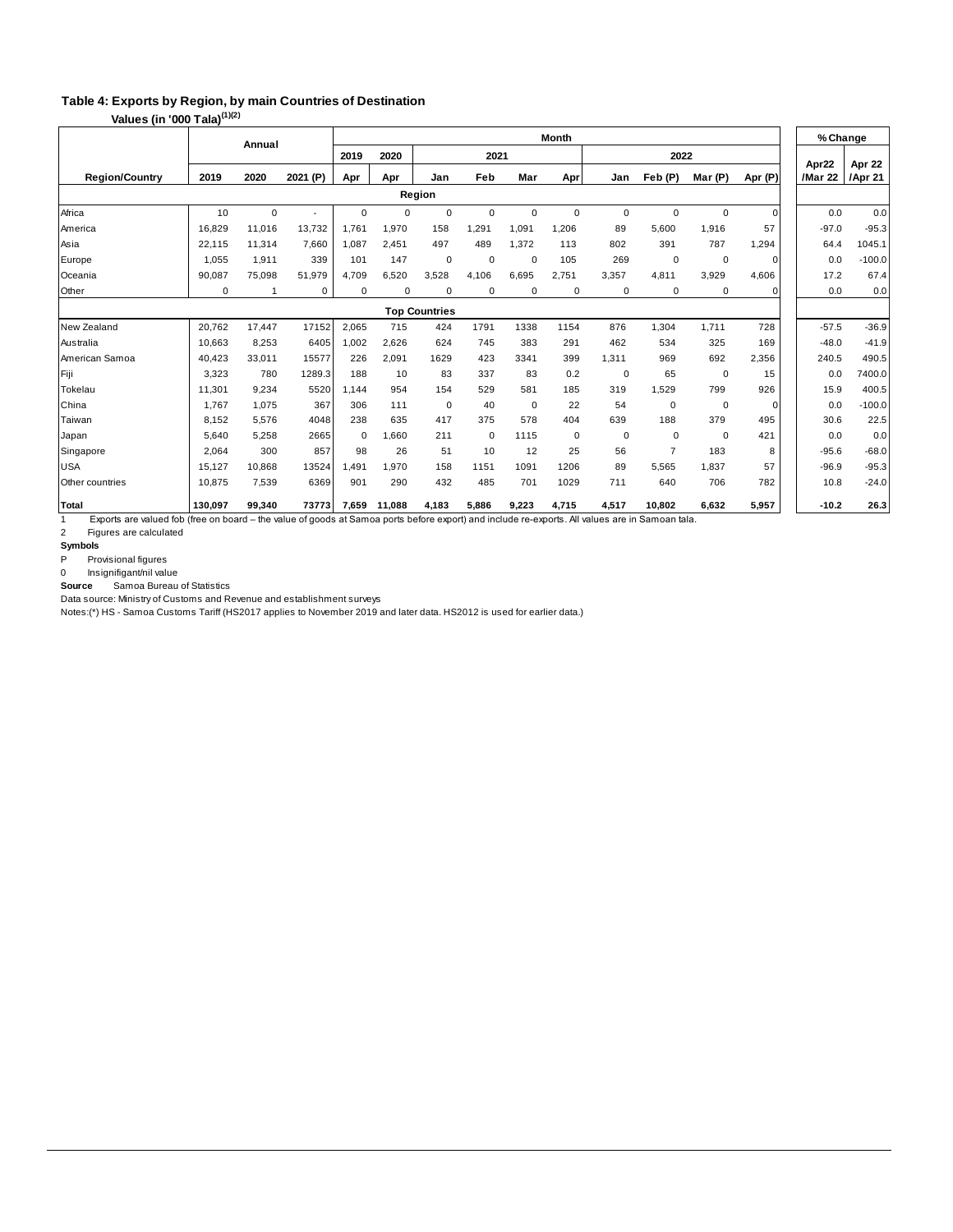#### **Table 5:Imports by main Commodities**

**Values (000 tala) (1)(2)**

|                | (1)(2)<br>Values (000 tala)                            |                  |                  |                  |                |              |                |                |                |                |                |                |                |                |                  |                |
|----------------|--------------------------------------------------------|------------------|------------------|------------------|----------------|--------------|----------------|----------------|----------------|----------------|----------------|----------------|----------------|----------------|------------------|----------------|
|                |                                                        |                  | Annual           |                  |                |              |                |                |                | Month          |                |                |                |                |                  | % Change       |
|                |                                                        |                  |                  |                  | 2019           | 2020         |                | 2021           |                |                |                | 2022           |                |                |                  |                |
|                |                                                        |                  |                  |                  |                |              |                |                |                |                |                |                |                |                | Apr22            | Apr 22         |
| HS Code        | Commodity                                              | 2019             | 2020             | 2021 (P)         | Apr            | Apr          | Jan            | Feb            | Mar            | Apr            | Jan            | Feb (P)        | Mar (P)        | Apr (P)        | /Mar 22          | /Apr 21        |
| 27             | Mineral fuels, mineral oils and products               | 182,429          | 115,734          | 152,667          | 17,459         | 14,919       | 12,820         | 1,062          | 17,458         | 1,655          | 1,134          | 18,074         | 438            | 23,100         | 5,174.0          | 1,296          |
| $\overline{2}$ | Meat and edible meat offal                             | 69,433           | 63,639           | 77,029           | 4,840          | 7,039        | 5,398          | 3,605          | 8,019          | 5,334          | 5,479          | 6,427          | 7,430          | 6,523          | $-12.2$          | 22             |
| 85             | Electrical machinery and equipment                     | 69,003           | 48,157           | 47,631           | 4,680          | 1,747        | 2,663          | 2,506          | 4,923          | 2,817          | 2,508          | 4,175          | 2,616          | 6,281          | 140.1            | 123            |
| 84             | Mechanical machinery and equipment<br>Iron and steel   | 65,448           | 59,284           | 51,178           | 5,073          | 2,635<br>861 | 4,608<br>3,489 | 3,158<br>3,195 | 5,711<br>2,460 | 6,191          | 3,546          | 6,216<br>7,499 | 3,262<br>3,233 | 5,017          | $53.8 -$<br>47.2 | 19<br>38       |
| 72-73<br>87    |                                                        | 54,211           | 34,321           | 42,721           | 2,177          | 3,478        |                | 2,243          | 7,976          | 3,444<br>5,569 | 3,784          | 5,962          | 3,206          | 4,758          | $28.5 -$         | 26             |
| 19             | Vehicles, parts and accessories<br>Cereal preparations | 94,809<br>29,417 | 58,714<br>28,933 | 61,689<br>31,382 | 3,784<br>1,909 | 2,727        | 6,108<br>2,627 | 2,333          | 2,846          | 2,583          | 4,121<br>3,115 | 3,567          | 3,130          | 4,119<br>3,390 | 8.3              | 31             |
| 25             | Mineral substances                                     | 18,956           | 17,015           | 18,697           | 1,557          | 1,036        | 1,790          | 1,110          | 1,169          | 1,110          | 1,741          | 2,686          | 1,491          | 2,961          | 98.6             | 167            |
| 16             | Meat and fish preparation                              | 19,612           | 21,966           | 26,062           | 1,270          | 1,427        | 2,551          | 1,699          | 2,129          | 1,983          | 1,444          | 3,043          | 3,738          | 2,801          | $-25.1$          | 41             |
| 10             | Cereals                                                | 11,484           | 15,182           | 11,588           | 268            | 592          | 682            | 649            | 447            | 1,671          | 1,171          | 1,353          | 2,209          | 2,209          | 0.0              | 32             |
| 39             | Plastics and articles                                  | 29,660           | 20,445           | 21,878           | 1,669          | 1,730        | 1,373          | 1,669          | 1,994          | 2,003          | 1,978          | 2,088          | 1,554          | 1,980          | 27.4             | $\overline{1}$ |
| 34             | Soaps and polishes                                     | 12,662           | 14,613           | 14,980           | 787            | 1,149        | 1,196          | 532            | 1,134          | 1,330          | 420            | 1,842          | 692            | 1,958          | 182.9            | 47             |
| 30             | Pharmaceutical products                                | 12,875           | 23,951           | 21,506           | 840            | 606          | 1,371          | 1,533          | 1,507          | 1,649          | 2,093          | 1,593          | 2,582          | 1,885          | $-27.0$          | 14             |
| 4              | Dairy                                                  | 31,626           | 31,146           | 34,565           | 2,910          | 2,717        | 2,012          | 2,909          | 2,581          | 3,524          | 1,851          | 2,731          | 2,220          | 1,880          | $-15.3$          | 47             |
| 11             | Milling industry products                              | 15,459           | 13,998           | 15,100           | 1,174          | 1,542        | 960            | 1,191          | 1,483          | 1,333          | 963            | 973            | 977            | 1,505          | 54.0             | 13             |
| 17             | Sugar                                                  | 13,049           | 13,303           | 18,699           | 881            | 662          | 705            | 1,155          | 1,567          | 1,115          | 779            | 1,283          | 874            | 1,501          | 71.7             | 35             |
| 38             | Chemical products n.e.c.                               | 9,952            | 8,579            | 8,989            | 847            | 345          | 933            | 436            | 779            | 1,005          | 166            | 922            | 971            | 1,431          | 47.4             | 42             |
| 90             | Optical, medical, and measuring equipment              | 9,520            | 16,496           | 11,967           | 518            | 2,764        | 855            | 1,379          | 1,409          | 1,120          | 1,167          | 6,293          | 2,085          | 1,427          | $-31.6$          | 27             |
| 48             | Paper products                                         | 17,234           | 16,573           | 19,074           | 1,164          | 785          | 1,788          | 1,898          | 2,664          | 2,150          | 1,115          | 2,583          | 1,145          | 1,299          | 13.4             | 40             |
| 94             | Furniture                                              | 17,788           | 9,572            | 14,084           | 599            | 719          | 623            | 1,506          | 2,524          | 589            | 376            | 1,183          | 646            | 1,118          | 73.1             | 90             |
| 21             | Miscellaneous edible preparations                      | 18,038           | 16,435           | 17,132           | 1,120          | 1,420        | 1,611          | 742            | 1,716          | 1,188          | 1,170          | 1,426          | 1,196          | 1,059          | $-11.5$          | 11             |
| 15             | Fats and oils                                          | 8,136            | 8,304            | 9,703            | 608            | 995          | 445            | 1,089          | 282            | 953            | 560            | 873            | 459            | 1,037          | 125.9            | 9              |
| 96             | Miscellaneous manufactured products                    | 10,569           | 10,620           | 10,920           | 690            | 451          | 615            | 254            | 955            | 1,119          | 565            | 919            | 405            | 923            | $127.9 -$        | 18             |
| 33             | Essential oils and cosmetic preparations               | 9,391            | 9,262            | 9,846            | 674            | 1,687        | 605            | 441            | 653            | 995            | 424            | 570            | 650            | 871            | 34.0             | 12             |
| 40             | Rubber                                                 | 7,967            | 7,725            | 6,888            | 416            | 690          | 572            | 314            | 687            | 788            | 494            | 1,043          | 747            | 808            | 8.2              | 3              |
| 62             | Apparel not knitted and crocheted                      | 12,034           | 5,297            | 10,925           | 360            | 340          | 449            | 906            | 1,318          | 691            | 1,009          | 730            | 1,108          | 731            | $-34.0$          | 6              |
| 44             | Wood and articles of wood                              | 34,940           | 27,508           | 36,298           | 3,375          | 865          | 3,417          | 3,360          | 2,775          | 4,451          | 961            | 2,287          | 3,871          | 646            | $-83.3$          | 85             |
| 63             | Made up textile articles                               | 5,262            | 2,732            | 2,989            | 324            | 55           | 176            | 207            | 385            | 170            | 241            | 699            | 284            | 626            | 120.4            | 268            |
| 64             | Footwear                                               | 2,424            | 2,475            | 4,071            | 124            | 121          | 270            | 202            | 240            | 136            | 151            | 423            | 238            | 504            | 111.8            | 271            |
| $\overline{7}$ | Vegetables                                             | 9,474            | 8,151            | 9,584            | 938            | 457          | 541            | 1,041          | 1,036          | 918            | 934            | 849            | 828            | 499            | $-39.7 -$        | 46             |
| 68             | Stone                                                  | 6,916            | 5,656            | 5,910            | 607            | 227          | 474            | 559            | 247            | 947            | 214            | 1,101          | 409            | 478            | $16.9 -$         | 50             |
| 24             | Tobacco                                                | 3,120            | 2,597            | 2,451            | 581            | 564          | 181            | 0              | 449            | 249            | $\overline{2}$ | 295            | $\mathbf 0$    | 464            | 0.0              | 86             |
| 32             | Dyes, tannin, and paint                                | 9,913            | 6,843            | 8,586            | 589            | 235          | 866            | 595            | 640            | 603            | 593            | 624            | 726            | 412            | $-43.3 -$        | 32             |
| 55             | Man-made staple fibres                                 | 7,168            | 3,272            | 5,006            | 443            | 311          | 105            | 137            | 797            | 728            | 362            | 220            | 1,393          | 383            | $-72.5 -$        | 47             |
| 76             | Aluminium                                              | 10,060           | 7,170            | 6,412            | 1,202          | 312          | 656            | 424            | 1,024          | 862            | 92             | 680            | 493            | 382            | $-22.5 -$        | 56             |
| 20             | Vegetable, fruit, and nut preparations                 | 7,978            | 6,890            | 7,912            | 520            | 402          | 451            | 161            | 568            | 816            | 626            | 518            | 542            | 375            | $-30.8 -$        | 54             |
| 3              | Fish                                                   | 5,949            | 5,574            | 3,232            | 186            | 417          | 109            | 201            | 437            | 306            | 257            | 269            | 293            | 288            | $-1.7 -$         | 6              |
| 23             | Food wastes                                            | 4,750            | 5,250            | 6,249            | 331            | 467          | 451            | 18             | 477            | 816            | 734            | 439            | 607            | 277            | $-54.4 -$        | 66             |
| 82             | Metal tools and cutlery                                | 3,567            | 2,655            | 2,764            | 253            | 266          | 323            | 134            | 329            | 105            | 116            | 648            | 223            | 269            | 20.6             | 156            |
| 22             | Beverages                                              | 7,400            | 4,958            | 10,710           | 608            | 422          | 586            | 360            | 1,131          | 1,199          | 510            | 893            | 164            | 268            | $63.4 -$         | 78             |
| 8              | Fruits and nuts                                        | 3,723            | 3,252            | 4,617            | 243            | 212          | 403            | 304            | 356            | 309            | 226            | 210            | 383            | 265            | $-30.8 -$        | 14             |
| 69             | Ceramic products                                       | 5,931            | 5,332            | 5,504            | 399            | 172          | 183            | 1,184          | 431            | 319            | 324            | 145            | 301            | 233            | $-22.6$ -        | 27             |
| 95             | Toys and games                                         | 8,846            | 3,164            | 3,469            | 421            | 231          | 223            | 197            | 211            | 103            | 239            | 164            | 343            | 228            | $-33.5$          | 121            |
| 49             | Books and newspapers                                   | 3,380            | 5,654            | 2,478            | 66             | 28           | 350            | 125            | 529            | 49             | 219            | 85             | 259            | 185            | $-28.6$          | 278            |
| 83             | Miscellaneous metal articles                           | 4,342            | 2,924            | 3,166            | 392            | 101          | 380            | 295            | 127            | 198            | 61             | 188            | 251            | 181            | -27.9            | 9              |
| 70             | Glass and glassware                                    | 7,104            | 4,862            | 5,072            | 665            | 461          | 40             | 541            | 836            | 634            | 216            | 556            | 240            | 175            | $-27.1$          | 72             |
| 9              | Coffee, tea, and spices                                | 2,164            | 2,349            | 2,353            | 120            | 206          | 132            | 113            | 548            | 84             | 71             | 330            | 83             | 154            | 85.5             | 83             |
| 61             | Knitted and crocheted apparel                          | 4,342            | 2,997            | 4,059            | 335            | 37           | 310            | 215            | 515            | 229            | 74             | 415            | 254            | 149            | $-41.3 -$        | 35             |
| 18             | Cocoa                                                  | 1,198            | 1,167            | 1,114            | 106            | 61           | 90             | 37             | 57             | 112            | 44             | 144            | 33             | 67             | $103.0 -$        | 40             |
| 28             | Inorganic chemicals and compounds                      | 2,521            | 1,749            | 1,851            | 243            | 191          | 213            | 88             | 140            | 150            | 273            | 72             | 46             | 41             | $-10.9 -$        | 73             |
| 37             | Photographic equipment                                 | 2,332            | 1,962            | 3,243            | 224            | 137          | 155            | 377            | 311            | 387            | 45             | 344            | 148            | 26             | $-82.4 -$        | 93             |
| 52             | Cotton                                                 | 817              | 934              | 433              | 43             | 9            | 73             | 24             | 19             | 15             | 10             | 72             | 6              | 26             | 333.3            | 73             |
|                | Others                                                 | 14,930           | 11,310           | 24,837           | 1,032          | 739          | 1,514          | 11,403         | 1,199          | 1,335          | 565            | 1,284          | 1,236          | 2,163          | 75.0             | 62             |
|                |                                                        |                  |                  |                  |                |              |                |                |                |                |                |                |                |                |                  |                |
| 01-98          | Total                                                  | 1,031,313        | 828,650          |                  | 941,270 72,648 | 62,770       | 71,522         | 61,813         |                | 92,205 70,139  |                | 51,330 100,008 | 62,718         | 92,336         | 47.2             | 31.6           |

1 Imports are valued cif (cost, including insurance and freight to Samoa, in Samoan tala). All values are in Samoan tala.

2 Figures are calculated on rounded data

**Symbols**

P : Provisional figures

… no code available

**Source:** Samoa Bureau of Statistics

Data source: Ministry of Customs and Revenue and establishment surveys

Notes: (\*) HS - Samoa Customs Tariff (HS2017 applies to November 2019 and later data. HS2012 is used for earlier data.)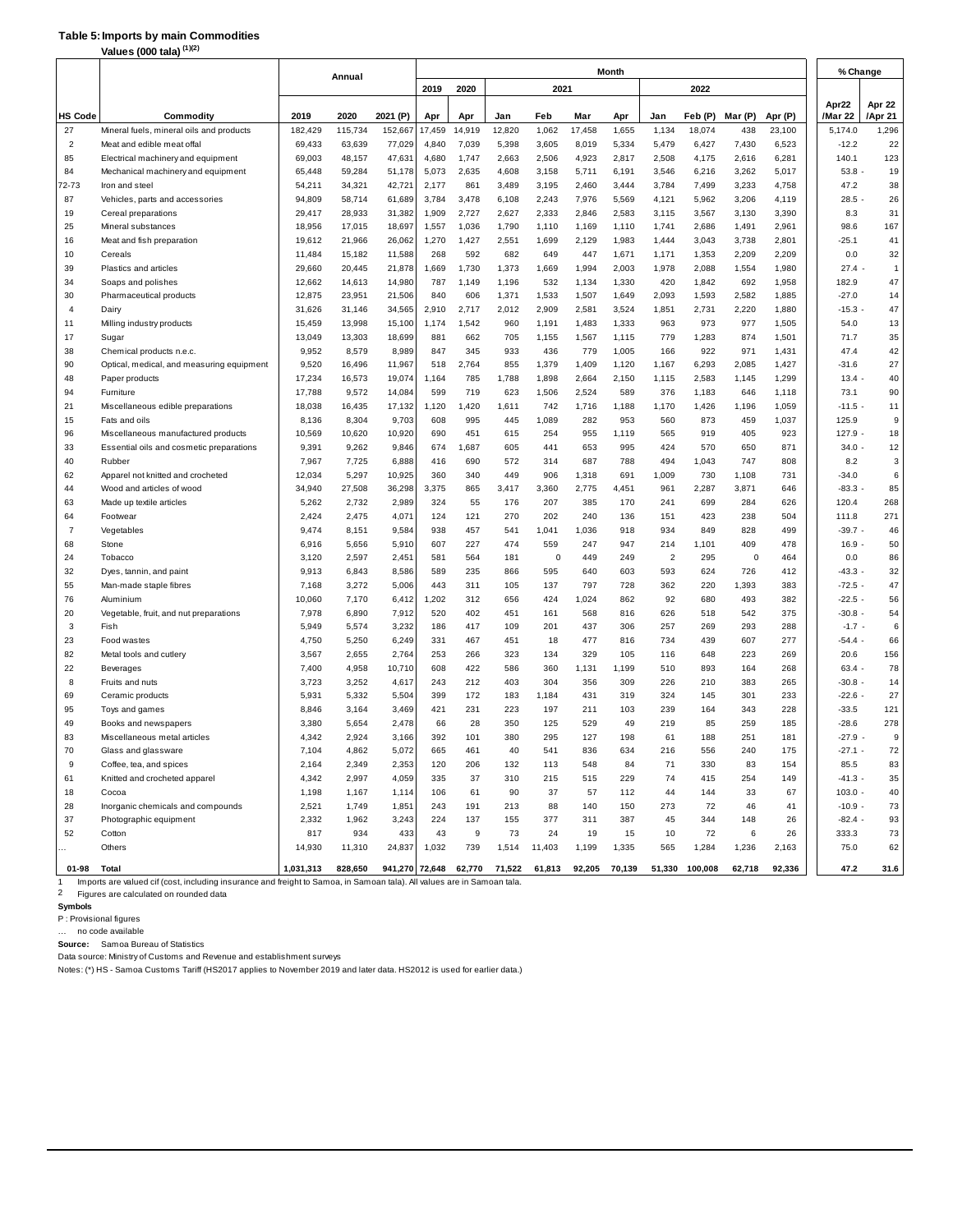#### **Imports (value) by major items, SITC(3) Table 6:**

**Values (000 tala)(1)(2)**

|                                                                 |           | Annual  |          | <b>Month</b>   |        |        |        |        |          |        |                     |        |        |  | % Change          |         |
|-----------------------------------------------------------------|-----------|---------|----------|----------------|--------|--------|--------|--------|----------|--------|---------------------|--------|--------|--|-------------------|---------|
|                                                                 |           |         |          | 2019           | 2020   |        | 2021   |        |          | 2022   |                     |        |        |  |                   |         |
|                                                                 | 2019      | 2020    |          |                |        |        |        |        |          |        |                     |        |        |  | Apr 22            | Apr 22  |
| <b>SITC Section</b>                                             |           |         | 2021 (P) | Apr            | Apr    | Jan    | Feb    | Mar    | Apr      |        | Jan Feb (P) Mar (P) |        | Apr(P) |  | /Mar 22   /Apr 21 |         |
| Food & Live Animal                                              | 246,220   | 239.225 | 269,946  | 17.011         | 20.482 | 18.861 | 16,319 | 24.465 | 22,288   | 19.038 | 23.733              | 24.805 | 22.874 |  | $-7.8$            | 2.6     |
| Beverages & Tobacco                                             | 10,100    | 7.260   | 12,515   | 1.184          | 980    | 725    | 360    | 1,537  | 1,384    | 510    | 1,042               | 158    | 1,063  |  | 572.8             | $-23.2$ |
| Crude Materials, Inedible, Except Fuels                         | 35,063    | 26.188  | 35,187   | 4.617          | 1,392  | 2,987  | 2,930  | 2.740  | 5.248    | 1.062  | 3,326               | 3.669  | 346    |  | $-90.6$           | $-93.4$ |
| Mineral fuels, Lubricants & Related Materials                   | 175,246   | 112.034 | 149.740  | 15.424         | 14.183 | 12.746 | 952    | 17.298 | 655      | 1.046  | 17.207              | 372    | 23.037 |  | 6092.7            | 3417.1  |
| Animal & Vegetable Oils, Fats & Waxes                           | 5,940     | 6.489   | 8.137    | 433            | 880    | 351    | 1.015  | 144    | 820      | 478    | 709                 | 228    | 939    |  | 311.8             | 14.5    |
| Chemicals & Related Products                                    | 69.884    | 75.048  | 74.181   | 4.872          | 5.061  | 5.819  | 4,090  | 5,547  | 6,536    | 4.442  | 6,546               | 6.107  | 7.721  |  | 26.4              | 18.1    |
| Manufactured Goods Classified Chiefly by Material               | 159,098   | 118.935 | 132,979  | 10.765         | 5.528  | 11,433 | 10.784 | 11.723 | 11,914   | 8.790  | 18.751              | 11.158 | 13.492 |  | 20.9              | 13.2    |
| Machinery & Transport Equipment                                 | 230.974   | 171.299 | 171.926  | 13.556         | 10.214 | 13.404 | 18.303 | 18.683 | 15.087   | 10.191 | 20.642              | 9.209  | 15.911 |  | 72.8              | 5.5     |
| Miscellaneous Manufactured Goods & Articles                     | 98.777    | 72.101  | 86.619   | 4.783          | 4.037  | 5.194  | 7.057  | 10.067 | 6.207    | 5.772  | 8.035               | 7,006  | 6.946  |  | $-0.9$            | 11.9    |
| Commodities & Transactions Not Classified Elsewhere In The SITC | 11        | 71      | 41       | $\overline{2}$ | 13     |        | 3      | 0      | $\Omega$ | 0.061  | 15.458              | 6      |        |  | 16.7              | 0.0     |
| Total                                                           | 1.031.313 | 828.651 | 941.270  | 72,648         | 62,770 | 71.522 | 61.813 | 92.205 | 70.139   |        | 51,330 100,008      | 62.718 | 92,336 |  | 47.2              | 31.6    |

1 Imports are valued cif (cost, including insurance and freight to Samoa, in Samoan tala). All values are in Samoan tala.

 $\begin{array}{c} 2 \\ 3 \end{array}$ Figures are calculated on rounded data

SITC: Standard International Trade Classification

**Symbols**

P Provisional figures

0 Insignifigant/nil value

 Samoa Bureau of Statistics **Source**

Data source: Ministry of Customs and Revenue and establishment surveys

Notes:(\*) HS - Samoa Customs Tariff (HS2017 applies to November 2019 and later data. HS2012 is used for earlier data.)